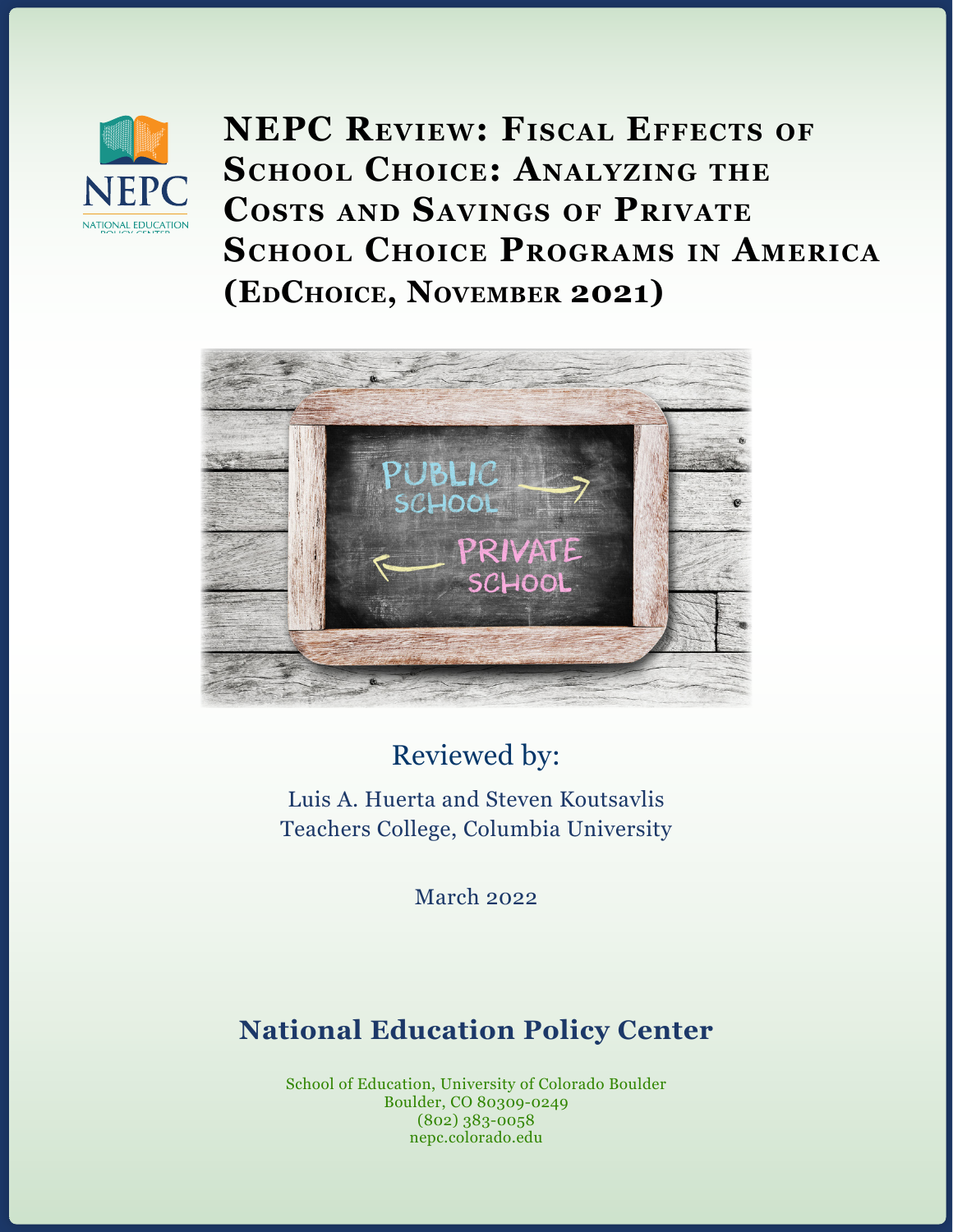### **Acknowledgements**

#### **NEPC Staff**

Faith Boninger Publications Manager

Patricia Hinchey Academic Editor

Elaine Duggan Production Design

Alex Molnar Publications Director

Kevin Welner NEPC Director

**Suggested Citation:** Huerta, L.A. & Koutsavlis, S. (2022). *NEPC review: Fiscal effects of school choice: Analyzing the costs and savings of private school choice programs in America.* Boulder, CO: National Education Policy Center. Retrieved [date] from [http://nepc.colorado.edu/thinktank/fiscal](http://nepc.colorado.edu/thinktank/fiscal-effects)[effects](http://nepc.colorado.edu/thinktank/fiscal-effects)

**Funding**: This review was made possible in part by funding from the [Great Lakes Center for Educational Research and Practice](http://www.greatlakescenter.org).





This work is licensed under a [Creative Commons Attribution-NonCommercial-](https://creativecommons.org/licenses/by-nc-nd/4.0/)BY NO NODerivatives 4.0 International License.

This publication is provided free of cost to NEPC's readers, who may make non-commercial use of it as long as NEPC and its author(s) are credited as the source. For inquiries about commercial use, please contact NEPC at [nepc@colorado.edu](mailto:nepc%40colorado.edu?subject=).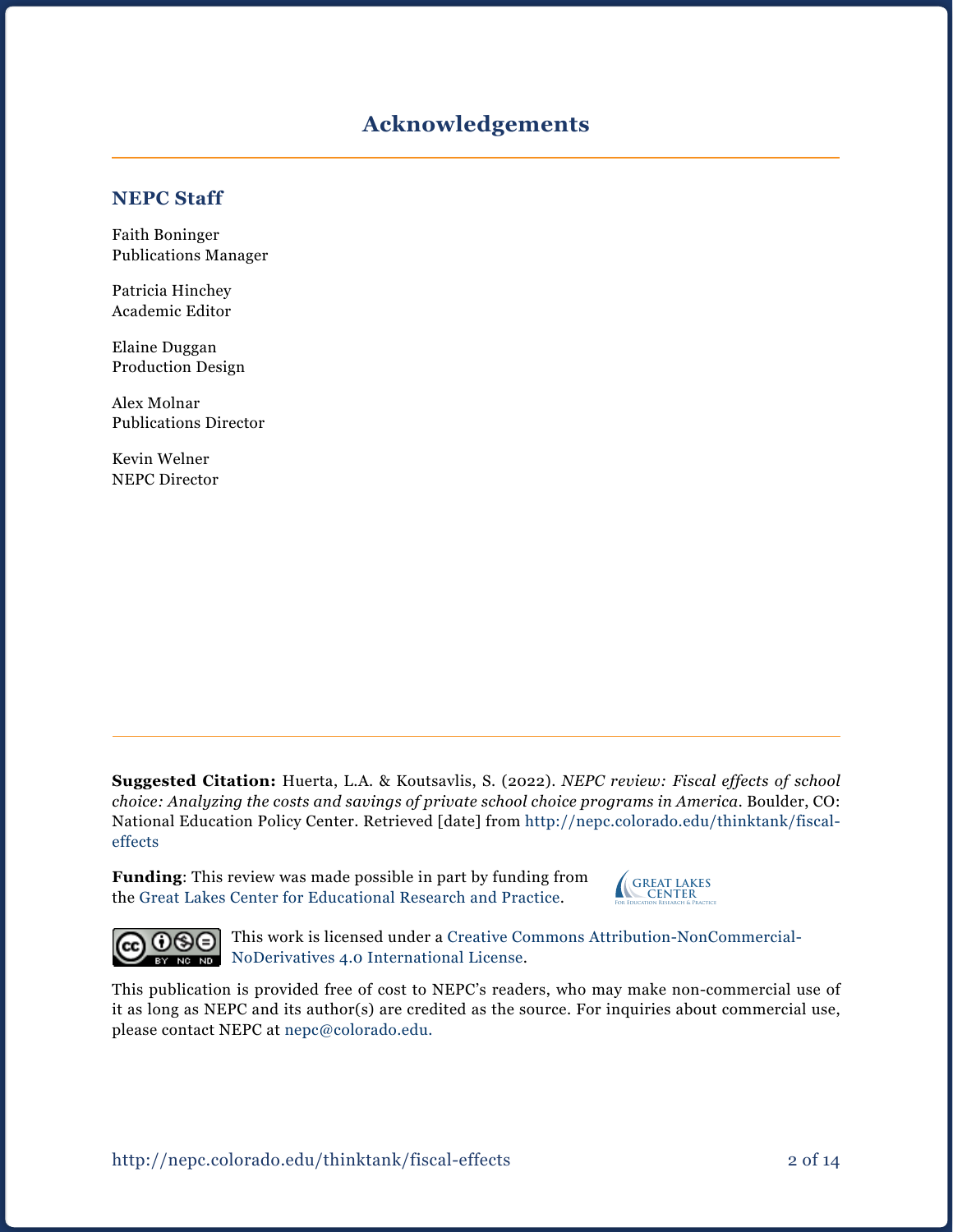

# NEPC REVIEW: FISCAL EFFECTS OF SCHOOL Choice: Analyzing the Costs and Savings of PRIVATE SCHOOL CHOICE PROGRAMS IN AMERICA (EdChoice, November 2021)

Reviewed by:

Luis A. Huerta and Steven Koutsavlis Teachers College, Columbia University

March 2022

#### **Summary**

Advocates for increased privatization of public schools have long contended that private schools could provide equal or better outcomes at lesser costs. To bolster that argument, this EdChoice report asserts that voucher and voucher-like (tax credit scholarship and education savings account) programs have saved state and local treasuries some \$12.4 to \$28.3 billion dollars as student "switchers" use those programs to leave public schools and enter private schools. The report claims that savings result from the lower numbers of students in public schools coupled with lower variable per-student costs. However, its cost-saving estimates of private school choice programs are based on unfounded assumptions. In particular, the report uses speculative methods for estimating the number of switchers across programs and for determining resulting variable cost fluctuations. With some limited exceptions, states operating these private-school subsidy programs do not track data on previous enrollment status of students who leave public schools for private schools. Such lax accountability standards mean that the number of switchers and estimated fiscal savings are based on conjecture. Consequently, the report's findings do not provide a sound base for policy decisions. Included in this review are suggestions for more detailed accounting procedures and more nuanced methodologies for calculating reliable variable student costs.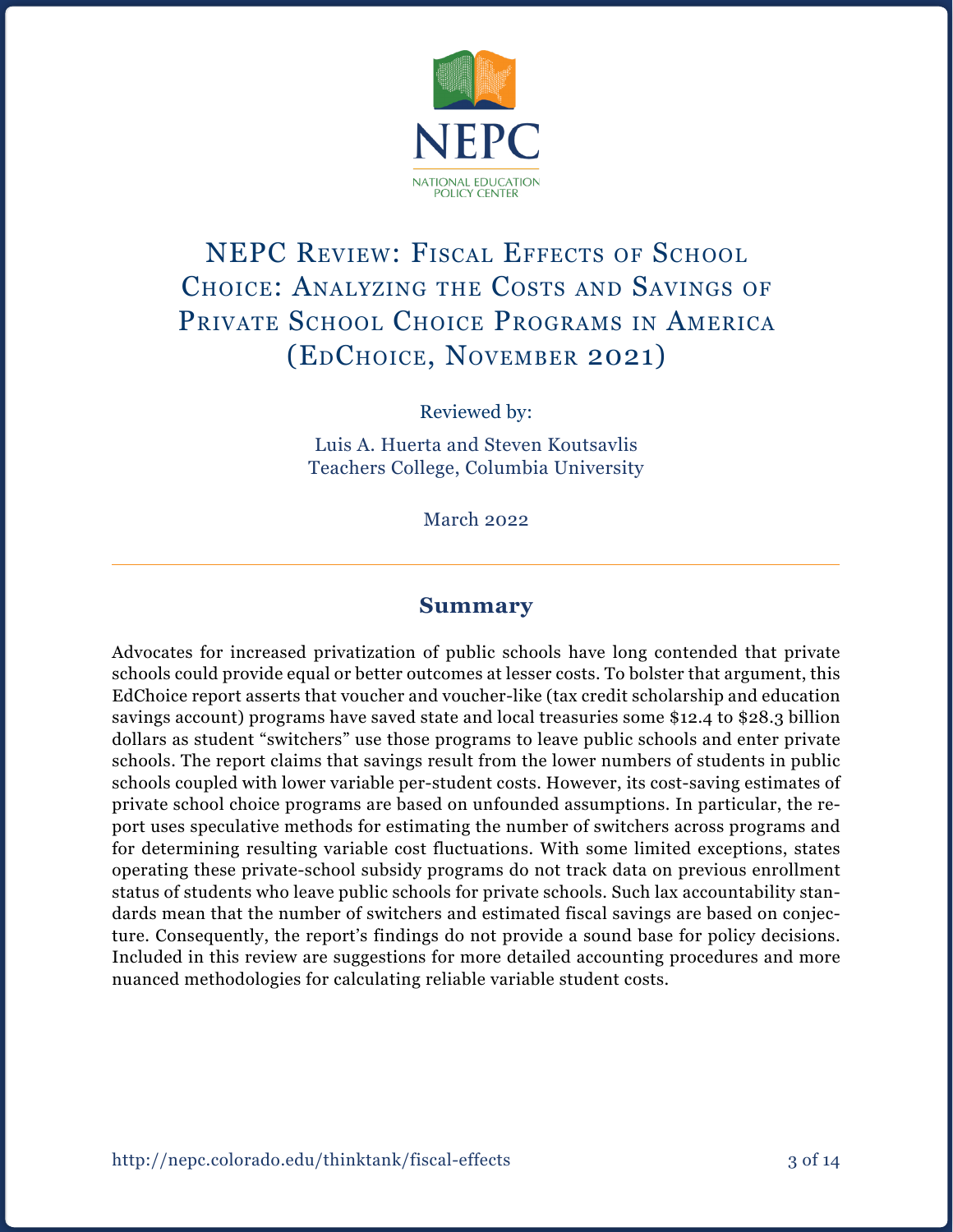

# NEPC REVIEW: FISCAL EFFECTS OF SCHOOL Choice: Analyzing the Costs and Savings of PRIVATE SCHOOL CHOICE PROGRAMS IN AMERICA (EdChoice, November 2021)

Reviewed by:

Luis A. Huerta and Steven Koutsavlis Teachers College, Columbia University

March 2022

## **I. Introduction**

Over the past 30 years, private school voucher programs—including vouchers, tax credit scholarships, and education savings accounts (ESAs)—have steadily expanded; in 2021, they served nearly 608,000 students.1 Voucher programs began in 1990 with the *Milwaukee Parental Choice Program*, which provides a publicly subsidized voucher allowing students to attend private schools, as do most subsequent programs. In 2021, 29 voucher programs in 16 states, Puerto Rico and Washington, D.C., served approximately 248,825 students.2 Beginning with the *Arizona Original Individual Tax Credit Scholarship Program* in 1997, tax credit scholarship programs (TCSPs) that use a Scholarship Tuition Organization mechanism (STO) to distribute benefits have also grown. STOs, often labeled "neovouchers," accomplish the main goals of vouchers but are designed to provide political and legal advantages.<sup>3, 4</sup> In TCSP programs, individuals or corporations contribute to nonprofit STO organizations and receive nonrefundable tax credits in return; the STOs then distribute contributions as scholarships to eligible families. In 2021, approximately 329,393 students benefited from 26 STO programs in 20 states.5 The most recent private school choice programs to evolve are education savings accounts (ESAs). These are similar to vouchers, but instead the public subsidy is typically allocated via a debit card parents can use for a wide range of services, including private school tuition, tutoring, music lessons, transportation, homeschooling, and other expenses. Unlike voucher and tax credit scholarship programs that commonly include some means-testing criteria to determine eligibility, ESAs advance near-universal student eligibility. In 2021, six state ESA programs served approximately 29,475 students.<sup>6</sup>

Such steady growth has been fueled by advocates' claims that privatization can yield sub-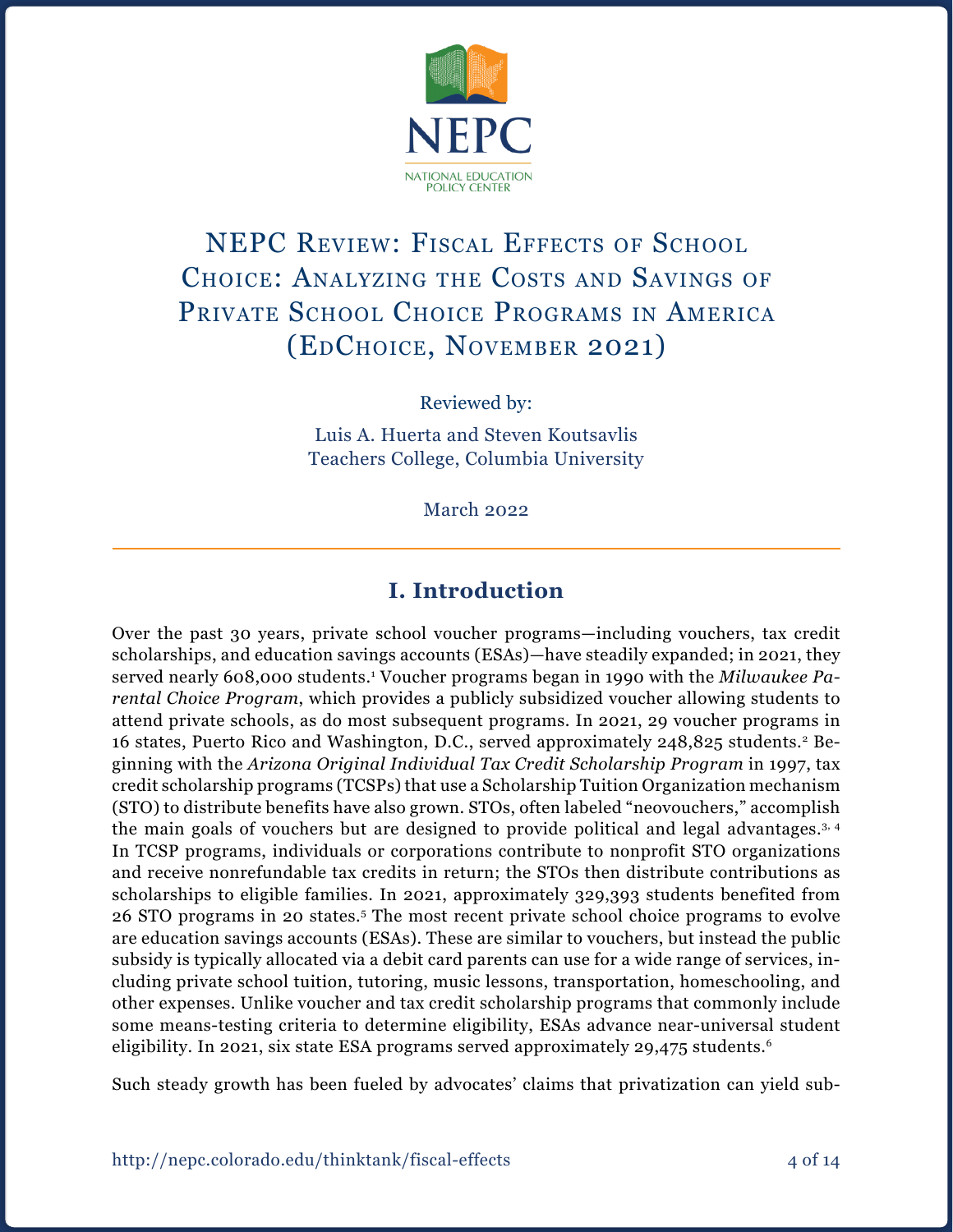stantive cost reductions. Providing apparent support for this argument, the EdChoice report *Fiscal Effects of School Choice: Analyzing the Costs and Savings of Private School Choice*  Programs in America, authored by Martin Leuken,<sup>7</sup> claims that state and local governments have reaped billions of dollars in savings from reduced numbers of students in public schools and so also from reduced variable costs.8 This review examines the report's methodology to determine the soundness of its claims about savings and points to additional considerations for policymakers.

# **II. Findings and Conclusions of the Report**

The report estimates the net fiscal effects of various private school choice programs through FY 2018. It includes both short-run and long-run variable cost estimates as well as lower and upper bounds of their fiscal effects. The report contends that the programs cumulatively saved state and local governments between \$12.4 billion and \$28.3 billion through FY 2018; it further posits that since 36 of the 40 programs analyzed have operated for at least five years, cumulative fiscal effect is closer to the higher estimate. At the student level, the report estimates programs have saved between \$3,300 and \$7,500 per student participant.

The report also notes that fiscal dynamics vary widely from program to program and state to state, and so it provides estimates of the percentage of students in each program who would have to leave public schools for private schools to attain cost neutrality—described as the "breakeven switcher rate." The report finds that short-run breakeven switcher rates range from 13% to 91% and that long-run breakeven switcher rates range from 7% to 77%.9

## **III. The Report's Rationale for Its Findings and Conclusions**

To determine the cost impact of private school choice programs, the report estimates the percentage of students who transferred from public to private schools after receiving a voucher or scholarship. The cost offset generated by switchers provides the base for calculations estimating fiscal effect. Private school choice programs yield financial savings only when the cost of subsidies to families (and corporations in tax credit scholarship programs) is offset by corresponding reductions in school expenditures for students leaving public schools. In contrast, if subsidies were used only by students who would have attended private schools without them, then the programs would increase net cost. Although the report explains that data on switchers, with few exceptions, is not tracked by state governments,<sup>10</sup> it claims tax savings can nevertheless be calculated by estimating a break-even switcher rate.

The calculation of switcher rates varies across the report's 40 case study programs, from as low as 57% in the *Cleveland Scholarship Program* in Ohio to 100% for the *John M. McKay Scholarships for Students with Disabilities* in Florida (and several other programs). The rationale for the methodology calculating net fiscal effect draws explicitly from previous reports sponsored by EdChoice.11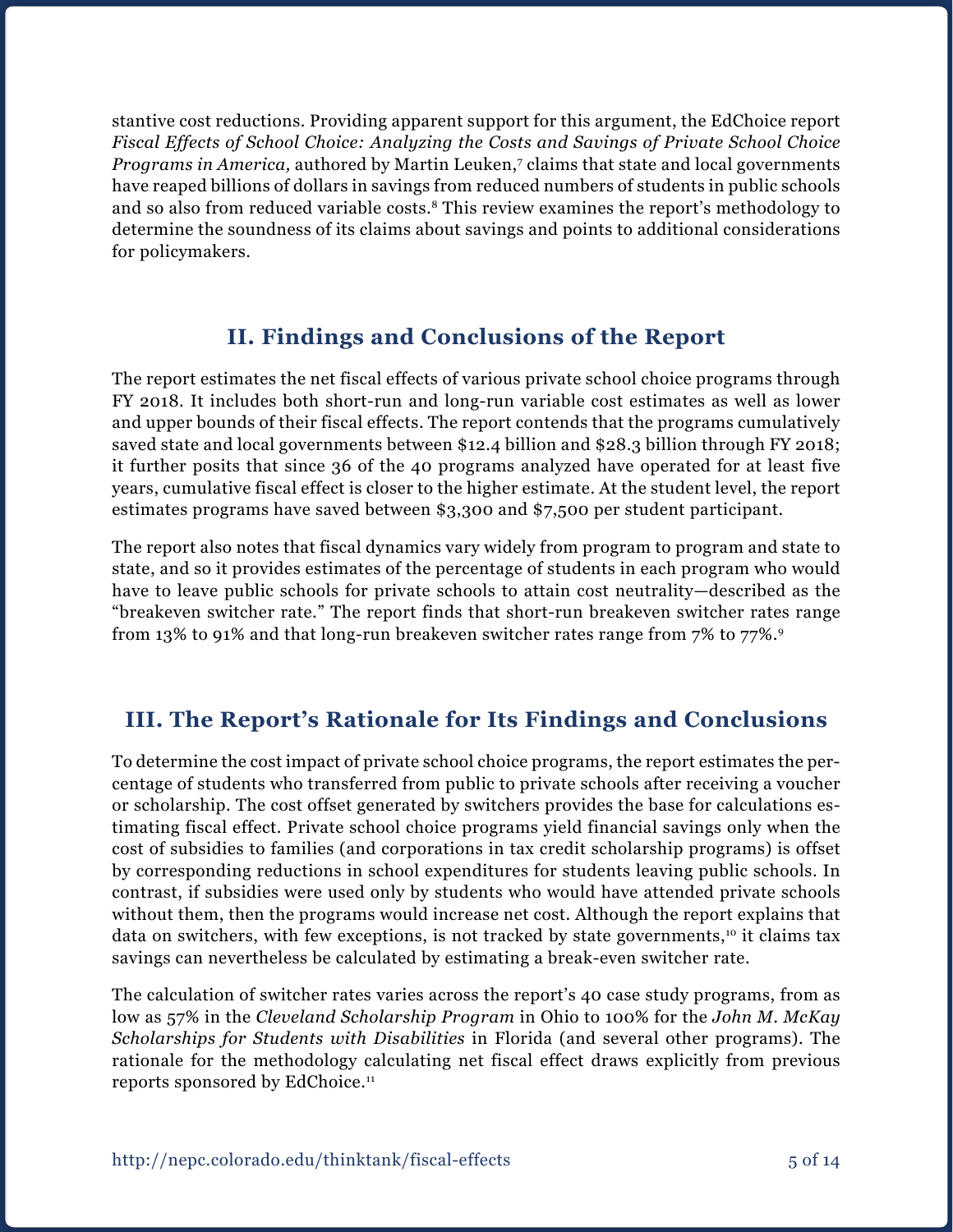## **IV. The Report's Use of Research Literature**

Research literature in the report is limited and its validity questionable. For example, similar reports, most from authors linked to EdChoice and from other advocacy organizations, are used to justify the methods and findings, an insular approach that does not inspire confidence in claims made.

In addition, the report cites research on switcher rates of voucher programs in support of its calculations, even though the programs do not calculate these student-level data.12 The report also overlooks important research that has provided valid counter-narratives to the methodological shortcomings repeatedly identified in the EdChoice series of reports. For example, research in Georgia surveyed all operating STOs<sup>13</sup> and none could provide the name of one public school that a scholarship recipient had attended.14 These data call into question the hypothetical switcher rates for the *Georgia Qualified Education Expense Tax Credit Program* (estimated at 96.8% in this current report) and further challenge the validity of the report's methodology and findings.15

## **V. Review of the Report's Methods**

The method for calculating net fiscal effect of the 40 programs surveyed is grounded in a straightforward formula, where the "cost reduction from switchers" minus the "cost of the choice program" equals the "net fiscal effect."16 However, as explained in detail below, the assumptions in the formula are complicated by methods that estimate the sub-variable of "cost reduction from switchers." These involve wide speculation about the number of potential switchers as well as a non-transparent method to calculate variable costs that effectively decrease the break-even switcher rate and thus increase the estimated potential for savings.

Specifically, the report relies primarily on switcher rate assumptions advanced by Costrell (2008), who calculated the fiscal impact of the *Milwaukee Parental Choice Program* based on a switcher rate of 90%. This rate was extrapolated from a review of only two voucher random assignment studies including only four programs in order to evaluate effects on student achievement. Costrell explains that:

The studies give the percent attending private schools among those who lose the lottery, for comparison with those who win. The research literature here is thin, but indicates a possible rate of 10-15% who would still attend private schools without the voucher after one year, dropping to under 5% by year three. A midrange estimate from this literature, 10%, is the main one used in this report.<sup>17</sup>

Costrell's assumptions are flawed at many levels. For example, families who enter a school choice lottery might be a reliable sample of families who self-select to participate in school choice options in general, which might include private schools, charter schools, magnet schools, or even moving residence to attend a desired public or private school. However, the same self-selected families are not a reliable sample from which to predict precise switcher rates for private school choice programs, based simply on a ratio of losers and winners in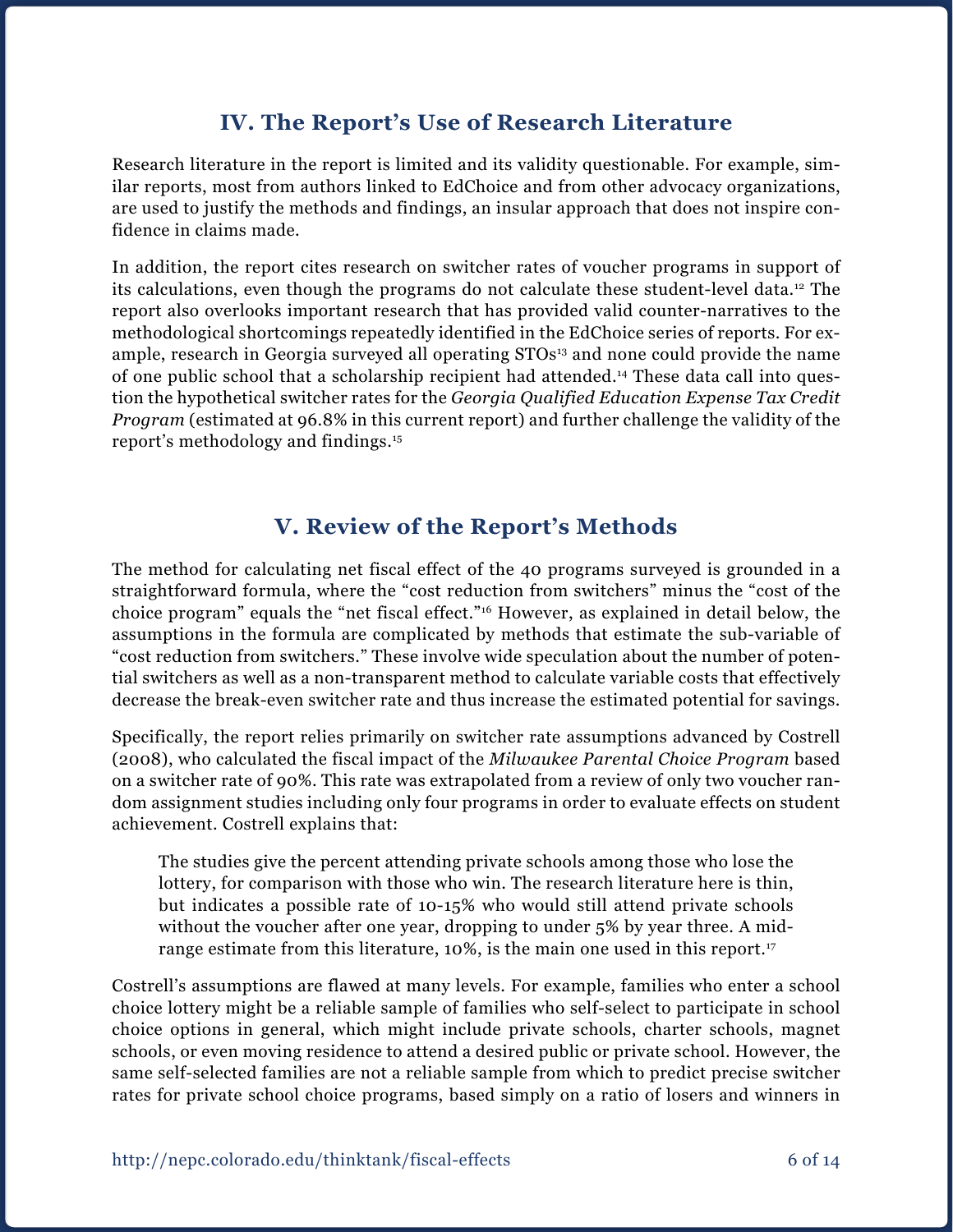school choice lotteries, as families may make other choices that are not recorded.<sup>18</sup> Most importantly, calculating a switcher rate based on Costrell's assumptions does not account for the many other conditions of eligibility for a voucher or scholarship that may not require prior public school enrollment, including: enrollment in K or first grade; students who are dependents of an active-duty member of military; students in foster care; and/or, adopted students.19 For example, as of 2021, 15 of the 29 voucher programs that were operating list prior public school attendance as a condition of eligibility, 11 list the requirement as one of several that can be met, and only four require it unconditionally.<sup>20</sup>

As a point of reference, the *Florida Tax Credit Scholarship Program (FTSCP)*, like the *McKay* program, extends eligibility criteria for students entering kindergarten and first grade, without prior public school enrollment.<sup>21</sup> The Florida Department of Education reported that kindergarten and first grade students comprised 30.4% of participating students in the *FTSCP*. Yet, the current report claims that an average of 89% students participating in the FTSCP are public school switchers, which results in a gross over-estimate of savings.<sup>22</sup>

In addition, assumptions about switcher rates in the 2021 report being analyzed here differ significantly from those the same author employed in a 2016 report.<sup>23</sup> Although both reports included analysis of nearly the same sample of tax credit scholarship programs, the 2021 report projects far higher switcher rates—and far greater savings. The difference lies in 2021 report's reliance on Costrell's 2008 assumption of a switcher rate of 90% as a feasible estimate.<sup>24, 25</sup> The recent report adjusts that rate to 85%, lowering the estimate by 5% "to account for the possibility that some students would have enrolled in non-public schools without the program in place . . ."26 In contrast, the 2016 report assumed switcher rates of 66.8%.27 The difference in calculated total net savings using the highly inflated switcher rate is remarkable.28 The 2016 report calculated total net savings at \$2,891,078 (for year 2014), compared to 2021 calculated savings of \$41,930,119 for the short run and \$115,099,729 for the long run (for year 2014). Even the short-run calculations reflect a whopping 1,350% increase in supposed net savings, while long-run calculations are an astonishing 3,881% higher. These types of inconsistencies linked to changes in switcher rate assumptions appear throughout this report, making the new analysis suspect. $29$ 

Further, the calculation of the break-even switcher rate is dependent on the calculation of variable costs, defined as "costs that are directly associated with a given student that would not be spent if that student were not enrolled." The report again relies on assumptions used in the methodology of previous EdChoice reports<sup>30</sup> that attempt to calculate the net fiscal impact of school choice programs. Variable costs (for example, textbooks, supplies, salaries, and benefits) as calculated in this report are significantly less than total per-pupil student expenditures. For example, fixed costs like capital expenditures, administration, operations and maintenance, and transportation are not included in calculations.31

It is important to recognize that the report does attempt to address the fact that, unlike variable costs calculated on a per-pupil basis, efficiencies of scale are most often associated with fixed costs. These can be dramatically and negatively affected when student enrollment decreases. However, the report does not provide sufficient information to decipher which variable costs categories are associated with individual students, and how diverse student characteristics may influence variable costs. Instead, the report relies on three aggregated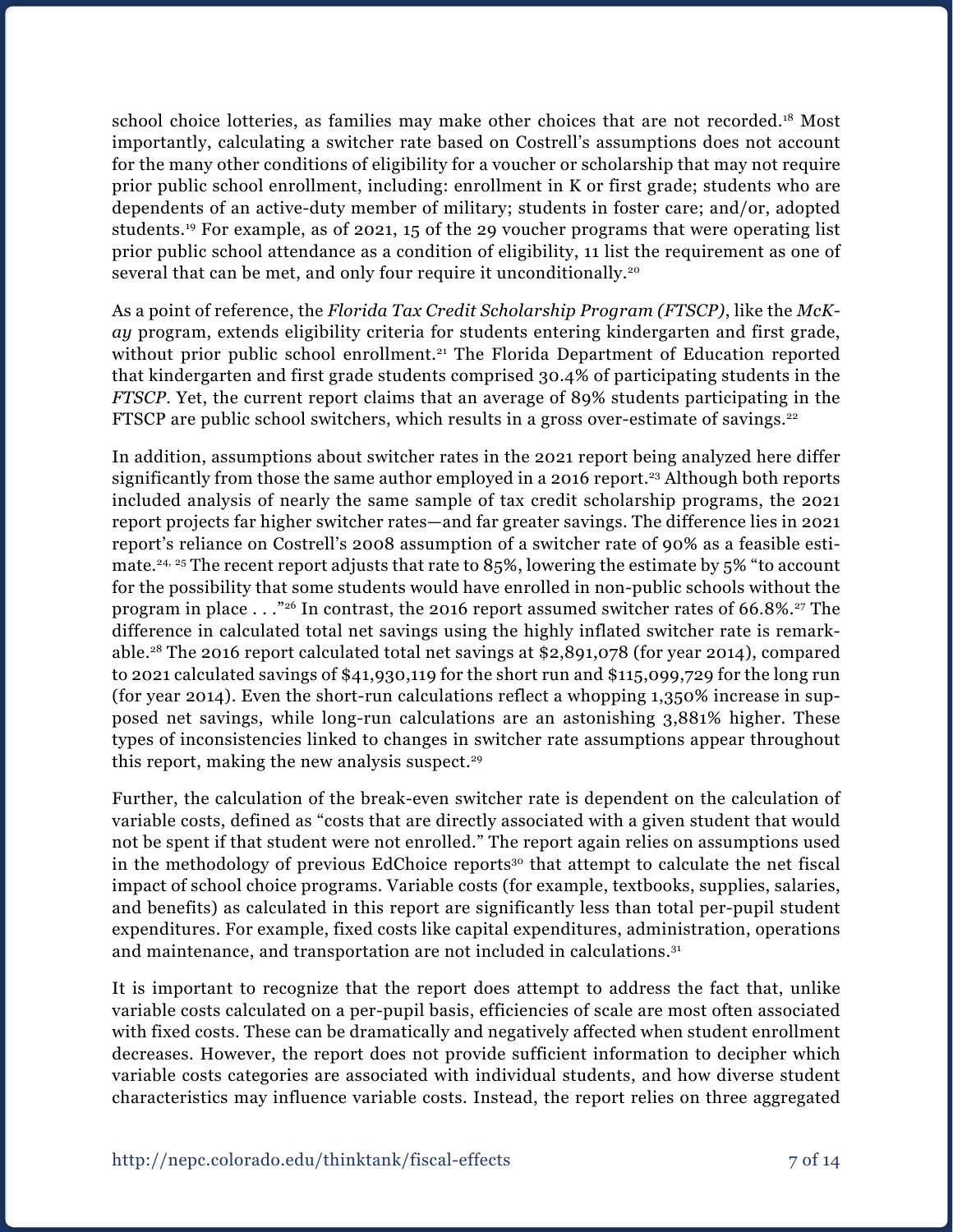variables (instruction expenditures, instruction support service expenditures, and student support services expenditures) making it impossible to accurately calculate net fiscal effect based on which students are actually switchers. 32

# **VI. Review of the Validity of the Findings and Conclusions**

Calculating switcher rates requires complete student-level information, which explicitly tracks whether a student exited a public school as a result of being offered a scholarship, or whether the student would have enrolled in a private school in any event. Relying on private school enrollment fluctuations of students not selected in school choice lotteries as a method for calculating switcher rates33 is haphazard and assumes a causal link between private school choice programs and changes in private school enrollment. Instead, switchers must be tracked individually.34

Furthermore, calculating variable costs requires full and more fine-grain data, including variability of per-pupil expenditures across districts as well as funding linked to individual students based on services they receive, such as support for students with special needs or for English language learners. Most importantly, the report does not provide a transparent explanation of how variable costs are calculated for each state (that is, which specific costs were included), making it impossible to replicate the calculations or compare costs. Coupled with the inaccurate estimation of switchers, the calculated net fiscal savings for each program are thus highly untrustworthy.

## **VII. Usefulness of the Report for Guidance of Policy and Practice**

Consistent with our reviews of two earlier reports from EdChoice,35 we again conclude that the cost-saving estimates of private school choice programs are based on unfounded assumptions and are unsound guides for policy or practice.

Policymakers must not be seduced by claims that private school choice programs are more cost efficient, and they should include in their deliberations other important issues raised by publicly funded market-based school reform policies not accounted for in this report. Such issues include tuition elasticity over time, supply side behavior of private schools, accountability and cost effectiveness, and democratic education goals.36 For example, even if sound research indicated that private school choice programs might save taxpayers money, cost effectiveness must be weighed against the need for wider public accountability measures for private schools. More recent research examining student achievement effects of voucher programs in Ohio,<sup>37</sup> Indiana,<sup>38</sup> Washington D.C.,<sup>39</sup> and Louisiana<sup>40</sup> has revealed consistent, and in some cases large, negative effects on students' learning. For example**,** a statewide study of the *Louisiana Scholarship Program (LSP)* reported negative impacts for participating students, "consistent across income groups, geographic areas, and private school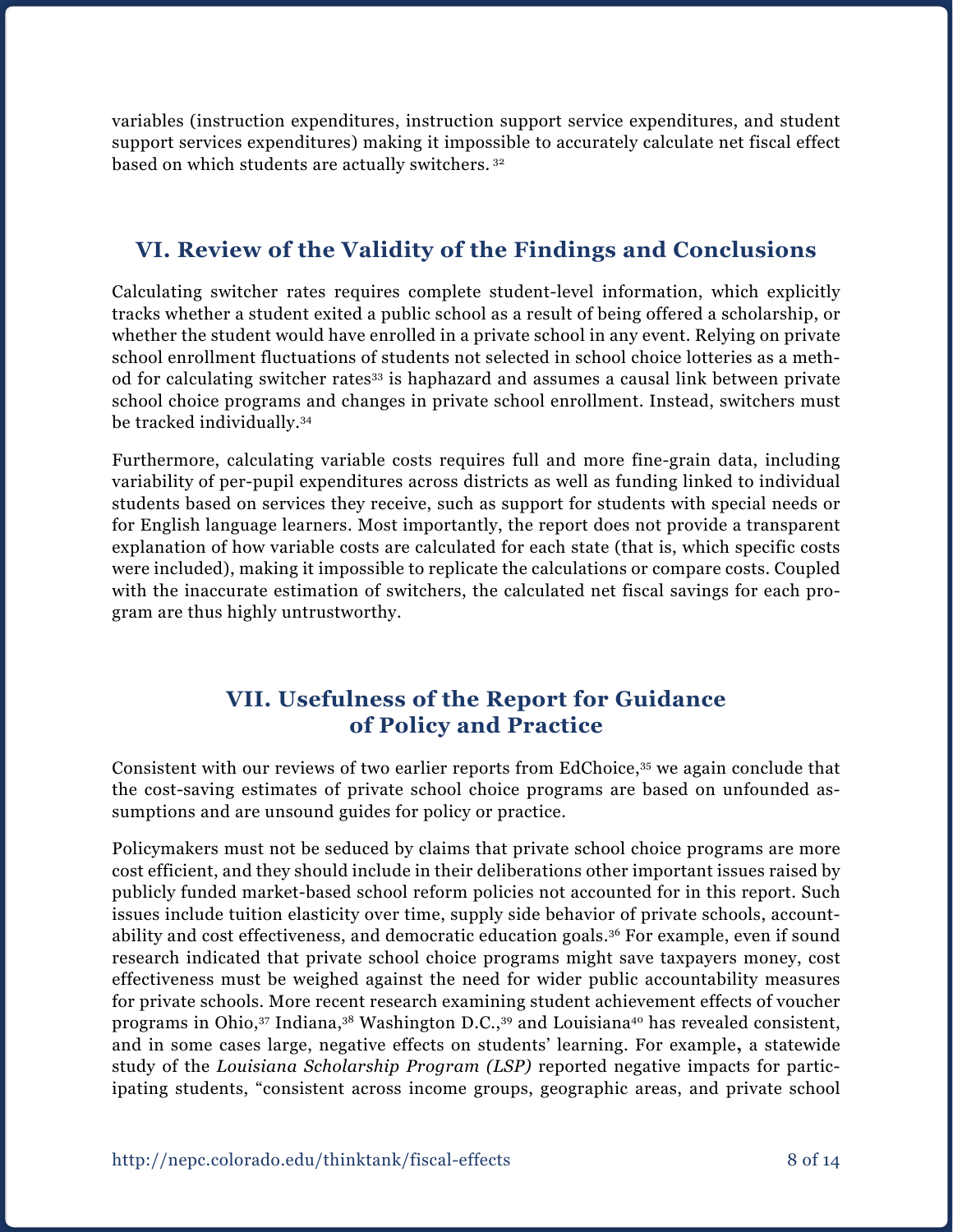characteristics."41 As Belfield notes in his review of a report that measures net fiscal effects of the *LSP,* "maintaining a program because it saves money loses considerable force if the program is not effective."42

When weighing the implementation of private school choice programs, policymakers must look beyond measures of cost efficiency and seek more balanced and empirically robust assessments, allowing them to make fully informed decisions as they design effective and equitable school reform policies.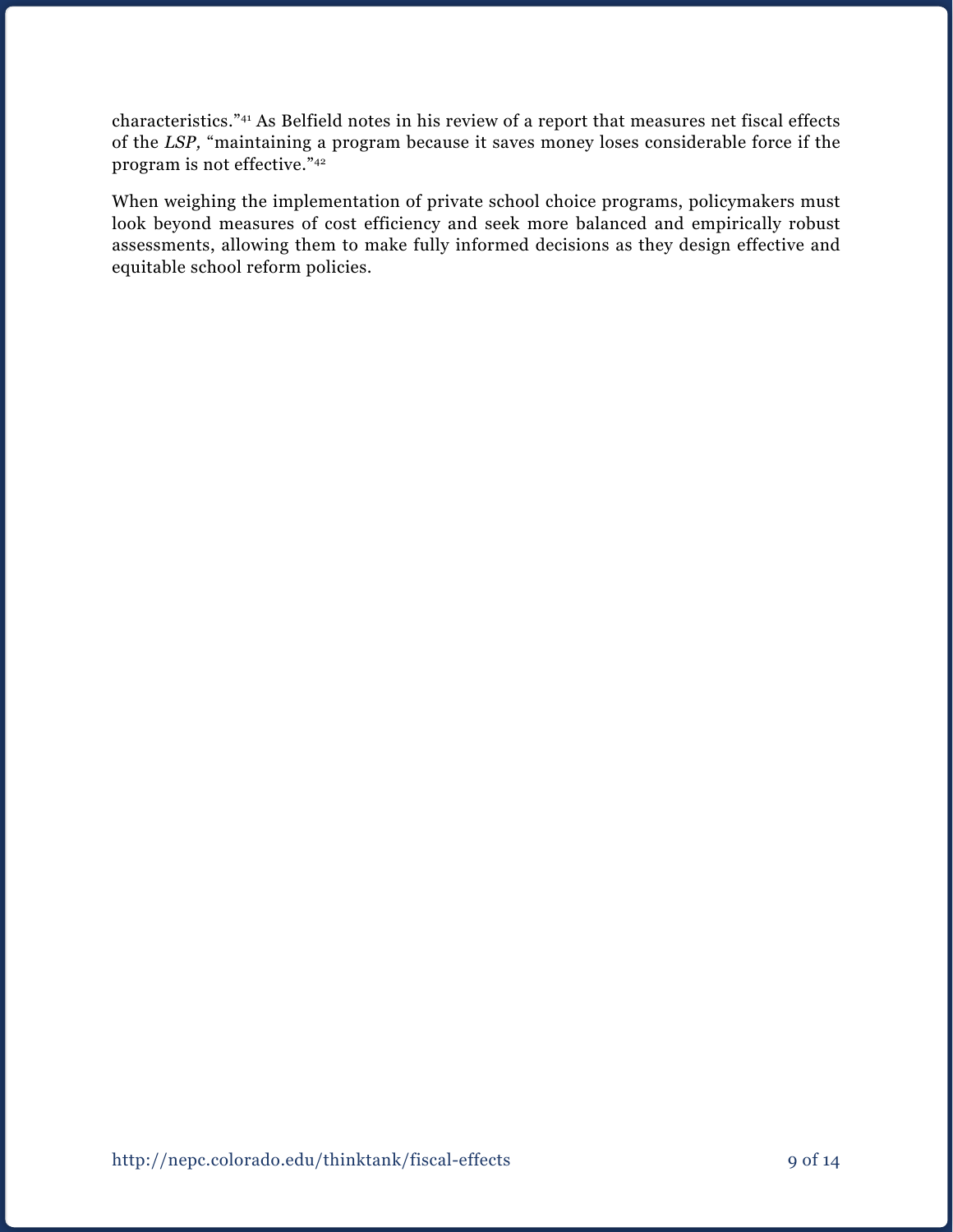#### **Notes and References**

- 1 EdChoice (n.d.). *Fast facts*. Indianapolis, IN: EdChoice. Retrieved February 5, 2022, from [https://www.ed](https://www.edchoice.org/school-choice/fast-facts/)[choice.org/school-choice/fast-facts/](https://www.edchoice.org/school-choice/fast-facts/)
- 2 EdChoice (n.d.). *Fast facts*. Indianapolis, IN: EdChoice. Retrieved February 5, 2022, from [https://www.ed](https://www.edchoice.org/school-choice/fast-facts/)[choice.org/school-choice/fast-facts/](https://www.edchoice.org/school-choice/fast-facts/)
- 3 Welner, K.G. (2008). *NeoVouchers: The emergence of tuition tax credits for private schooling*. New York, NY: Rowman & Littlefield.
- 4 Tax credit scholarship programs allow individuals or corporations to receive full or partial tax credits after making donations to nonprofit entities (called School Tuition Organizations, or STOs) that in turn award "scholarships" to individual students attending private school. This contrasts with individual tax credits and deductions, which allow parents to directly receive state income tax relief for itemized educational expenses (which can include private school tuition, books, supplies, computers, ancillary educational services, and transportation). The programs examined in this analysis are exclusively of the former type.
- 5 EdChoice (n.d.). *Fast facts*. Indianapolis, IN: EdChoice. Retrieved February 5, 2022, from [https://www.ed](https://www.edchoice.org/school-choice/fast-facts/)[choice.org/school-choice/fast-facts/](https://www.edchoice.org/school-choice/fast-facts/)
- 6 EdChoice (n.d.). *Fast facts*. Indianapolis, IN: EdChoice. Retrieved February 5, 2022, from [https://www.ed](https://www.edchoice.org/school-choice/fast-facts/)[choice.org/school-choice/fast-facts/](https://www.edchoice.org/school-choice/fast-facts/)
- 7 Lueken, M.F. (2021, November 11). *Fiscal effects of school choice: Analyzing the costs and savings of private school choice programs in America*. Indianapolis, IN: EdChoice. Retrieved November 8, 2021, from [https://](https://www.edchoice.org/wp-content/uploads/2021/11/The-Fiscal-Effects-of-School-Choice-WEB-reduced.pdf) [www.edchoice.org/wp-content/uploads/2021/11/The-Fiscal-Effects-of-School-Choice-WEB-reduced.pdf](https://www.edchoice.org/wp-content/uploads/2021/11/The-Fiscal-Effects-of-School-Choice-WEB-reduced.pdf)
- 8 Lueken, M.F. (2018). *Fiscal effects of school vouchers: Examining the savings and costs of America's private school voucher programs*. Indianapolis, IN: EdChoice. Retrieved November 1, 2018, from [https://www.](https://www.edchoice.org/wp-content/uploads/2018/09/Fiscal-Effects-of-School-Vouchers-by-Martin-Lueken.pdf) [edchoice.org/wp-content/uploads/2018/09/Fiscal-Effects-of-School-Vouchers-by-Martin-Lueken.pdf](https://www.edchoice.org/wp-content/uploads/2018/09/Fiscal-Effects-of-School-Vouchers-by-Martin-Lueken.pdf)

Lueken, M.F. (2016). *The tax-credit scholarship audit: Do publicly funded private school choice programs save money?* Indianapolis, IN: EdChoice. Retrieved July 27, 2017, from [http://files.eric.ed.gov/fulltext/](http://files.eric.ed.gov/fulltext/ED570441.pdf) [ED570441.pdf](http://files.eric.ed.gov/fulltext/ED570441.pdf)

- 9 Lueken, M.F. (2021, November 11). *Fiscal effects of school choice: Analyzing the costs and savings of private school choice programs in America* (p. 23). Indianapolis, IN: EdChoice. Retrieved November 8, 2021, from [https://www.edchoice.org/wp-content/uploads/2021/11/The-Fiscal-Effects-of-School-Choice-WEB-re](https://www.edchoice.org/wp-content/uploads/2021/11/The-Fiscal-Effects-of-School-Choice-WEB-reduced.pdf)[duced.pdf](https://www.edchoice.org/wp-content/uploads/2021/11/The-Fiscal-Effects-of-School-Choice-WEB-reduced.pdf)
- 10 For example, no tax credit scholarship program that includes STOs are compelled by statute to collect or publish data on scholarship recipients, and thus no formal accounting exists on the number of students who have exited public schooling and entered private institutions as a result of these programs.
- 11 Scafidi, B. (2015, September 2). *Will school choice lead to fewer resources for students who remain in public schools?* Indianapolis, IN: EdChoice. Retrieved August 5, 2017, from [https://www.edchoice.org/blog/will](https://www.edchoice.org/blog/will-school-choice-lead-to-fewer-resources-for-students-who-remain-in-public-schools/)[school-choice-lead-to-fewer-resources-for-students-who-remain-in-public-schools/](https://www.edchoice.org/blog/will-school-choice-lead-to-fewer-resources-for-students-who-remain-in-public-schools/)

Spalding, J. (2014, September). *The school voucher audit: Do publicly funded private school choice programs save money?* Indianapolis, IN: EdChoice. Retrieved on December 20, 2021, from [https://www.edchoice.org/](https://www.edchoice.org/wp-content/uploads/2015/07/The-School-Voucher-Audit-Do-Publicly-Funded-Private-School-Choice-Programs-Save-Money.pdf) [wp-content/uploads/2015/07/The-School-Voucher-Audit-Do-Publicly-Funded-Private-School-Choice-Pro](https://www.edchoice.org/wp-content/uploads/2015/07/The-School-Voucher-Audit-Do-Publicly-Funded-Private-School-Choice-Programs-Save-Money.pdf)[grams-Save-Money.pdf](https://www.edchoice.org/wp-content/uploads/2015/07/The-School-Voucher-Audit-Do-Publicly-Funded-Private-School-Choice-Programs-Save-Money.pdf) 

Scafidi, B. (2012). *The fiscal effects of school choice programs on public school districts*. Indianapolis, IN: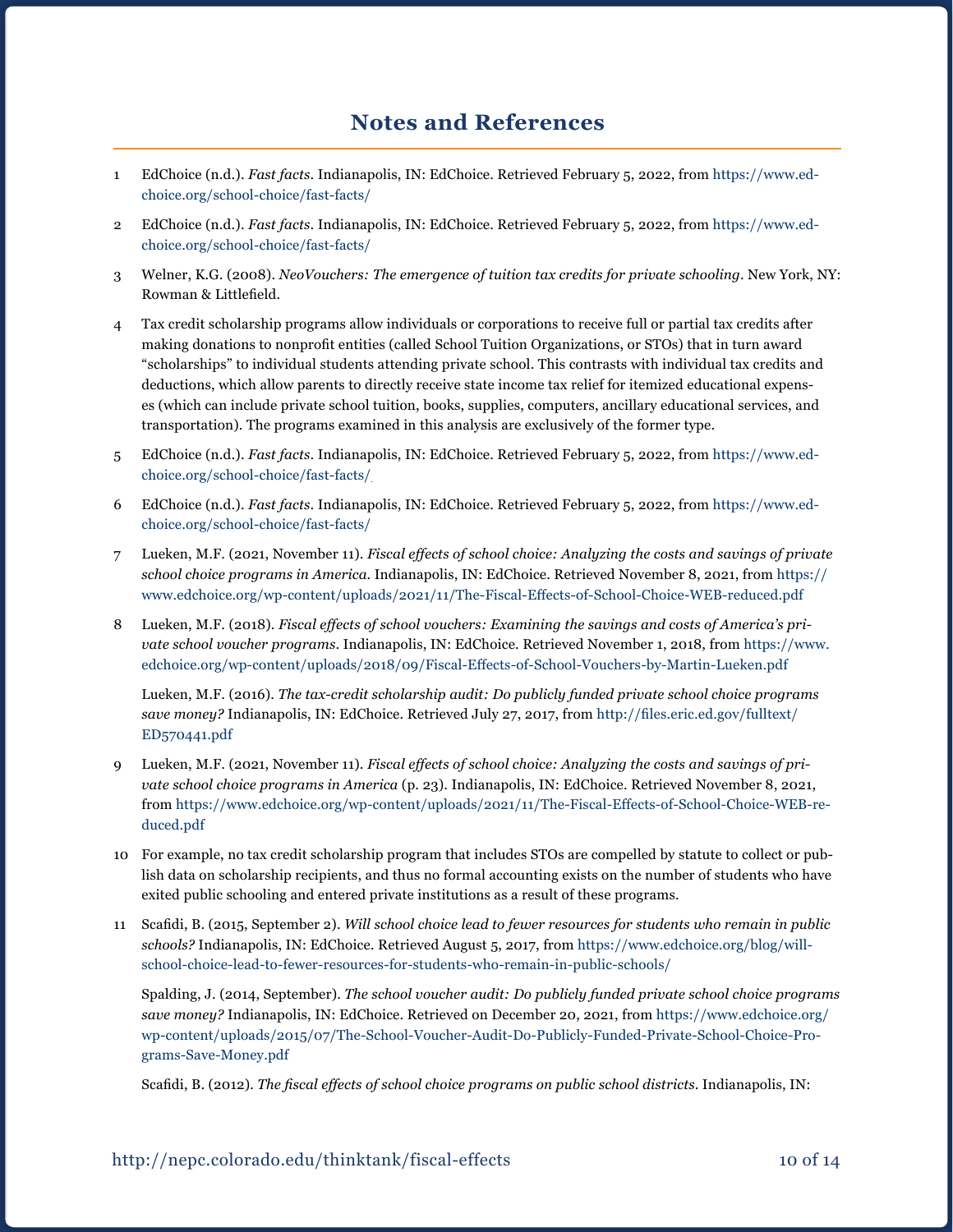EdChoice. Retrieved on December 20, 2021, from [https://www.edchoice.org/wp-content/uploads/2015/07/](https://www.edchoice.org/wp-content/uploads/2015/07/The-Fiscal-Effects-of-School-Choice-Programs.pdf) [The-Fiscal-Effects-of-School-Choice-Programs.pdf](https://www.edchoice.org/wp-content/uploads/2015/07/The-Fiscal-Effects-of-School-Choice-Programs.pdf)

Aud, S.L. (2007). *School choice by the numbers: The fiscal effect of school choice programs, 1990-2006*: *School choice issues in depth*. Indianapolis, IN: Milton & Rose D. Friedman Foundation. Retrieved July 29, 2017, from [https://www.edchoice.org/wp-content/uploads/2015/09/Education-by-the-Numbers-Fiscal-Ef](https://www.edchoice.org/wp-content/uploads/2015/09/Education-by-the-Numbers-Fiscal-Effect-of-School-Choice-Programs.pdf )[fect-of-School-Choice-Programs.pdf](https://www.edchoice.org/wp-content/uploads/2015/09/Education-by-the-Numbers-Fiscal-Effect-of-School-Choice-Programs.pdf ) 

- 12 Costrell, R.M. (2008). *The fiscal impact of the Milwaukee Parental Choice Program in Milwaukee and Wisconsin, 1993-2008 (SCDP Milwaukee Evaluation Report 2)*. University of Arkansas, Department for Education Reform. Retrieved December 20, 2021, from [http://www.uaedreform.org/downloads/2008/02/report-2](http://www.uaedreform.org/downloads/2008/02/report-2-the-fiscal-impact-of-the-milwaukee-parental-choice-program-in-milwaukee-and-wisconsin-1993-2008.pdf) [the-fiscal-impact-of-the-milwaukee-parental-choice-program-in-milwaukee-and-wisconsin-1993-2008.pdf](http://www.uaedreform.org/downloads/2008/02/report-2-the-fiscal-impact-of-the-milwaukee-parental-choice-program-in-milwaukee-and-wisconsin-1993-2008.pdf)
- 13 Georgia state statutes define a scholarship tuition organization (STO) as a "student scholarship organization" (SSO).
- 14 Suitts, S. & Dunn, K. (2011). *A failed experiment: Georgia's tax credit scholarships for private schools*. Atlanta, GA: Southern Education Foundation. Retrieved August 3, 2017, from [https://www.southerneducation.org/](https://www.southerneducation.org/publications/afailedexperiment/#:~:text=2011%20%E2%80%93%20The%20report%20finds%20that,public%20schools%20to%20private%20schools) [publications/afailedexperiment/#:~:text=2011%20%E2%80%93%20The%20report%20finds%20that,pub](https://www.southerneducation.org/publications/afailedexperiment/#:~:text=2011%20%E2%80%93%20The%20report%20finds%20that,public%20schools%20to%20private%20schools)[lic%20schools%20to%20private%20schools](https://www.southerneducation.org/publications/afailedexperiment/#:~:text=2011%20%E2%80%93%20The%20report%20finds%20that,public%20schools%20to%20private%20schools)
- 15 Welner calls for an accounting of supply side behavior of public schools over the long term, where under-enrollment may yield additional costs for public schools in maintaining efficiencies of scale, yielding a net loss. Huerta & d'Entremont also examine supply side factors, but focus instead on private school supply variables (e.g., private school capacity, tuition rates). They describe how behavior of scholarship recipients may increase demand for private schooling and outpace the existing supply of empty seats, thus affecting tuition elasticity by increasing the cost of private schools and discouraging switchers from leaving public schools.

See: Welner, K.G. (2008). *NeoVouchers: The emergence of tuition tax credits for private schooling*. New York, NY: Rowman & Littlefield.

Huerta, L.A. & d'Entremont, C. (2007). Education tax credits in a post-Zelman era: Legal, political and policy alternative to vouchers? *Educational Policy, January/March 21*(1), 73-109.

- 16 Lueken, M.F. (2021, November 11). *Fiscal effects of school choice: Analyzing the costs and savings of private school choice programs in America* (p. 19). Indianapolis, IN: EdChoice. Retrieved November 8, 2021, from [https://www.edchoice.org/wp-content/uploads/2021/11/The-Fiscal-Effects-of-School-Choice-WEB-re](https://www.edchoice.org/wp-content/uploads/2021/11/The-Fiscal-Effects-of-School-Choice-WEB-reduced.pdf)[duced.pdf](https://www.edchoice.org/wp-content/uploads/2021/11/The-Fiscal-Effects-of-School-Choice-WEB-reduced.pdf)
- 17 Costrell, R.M. (2008). *The fiscal impact of the Milwaukee Parental Choice Program in Milwaukee and Wisconsin, 1993-2008 (SCDP Milwaukee evaluation report 2)* (p.11). University of Arkansas, Department for Education Reform. Retrieved December 20, 2021, from [http://www.uaedreform.org/downloads/2008/02/](http://www.uaedreform.org/downloads/2008/02/report-2-the-fiscal-impact-of-the-milwaukee-parental-choice-program-in-milwaukee-and-wisconsin-1993-2008.pdf) [report-2-the-fiscal-impact-of-the-milwaukee-parental-choice-program-in-milwaukee-and-wiscon](http://www.uaedreform.org/downloads/2008/02/report-2-the-fiscal-impact-of-the-milwaukee-parental-choice-program-in-milwaukee-and-wisconsin-1993-2008.pdf)[sin-1993-2008.pdf](http://www.uaedreform.org/downloads/2008/02/report-2-the-fiscal-impact-of-the-milwaukee-parental-choice-program-in-milwaukee-and-wisconsin-1993-2008.pdf)
- 18 For additional critique of Costrell's switcher rate assumptions see Belfield, C.R. (2009). *NEPC review: The fiscal impact of the Milwaukee Parental Choice Program: 2009 update*. Boulder and Tempe: Education and the Public Interest Center & Education Policy Research Unit. Retrieved February 22, 2022, from [https://nepc.](https://nepc.colorado.edu/thinktank/review-fiscal-impact-Milwaukee) [colorado.edu/thinktank/review-fiscal-impact-Milwaukee](https://nepc.colorado.edu/thinktank/review-fiscal-impact-Milwaukee)
- 19 None of the policies that define the statutory requirements for the 40 programs require states to engage in data collection efforts that could be used to accurately calculate the rate of switchers. A few states (e.g. Indiana, Alabama and Ohio) do identify which type of school a voucher or scholarship recipient attended prior to receiving a subsidy; however, many programs include other eligibility criteria that would require collection of additional data in order to calculate switcher rates with precision. Without this important data, the process of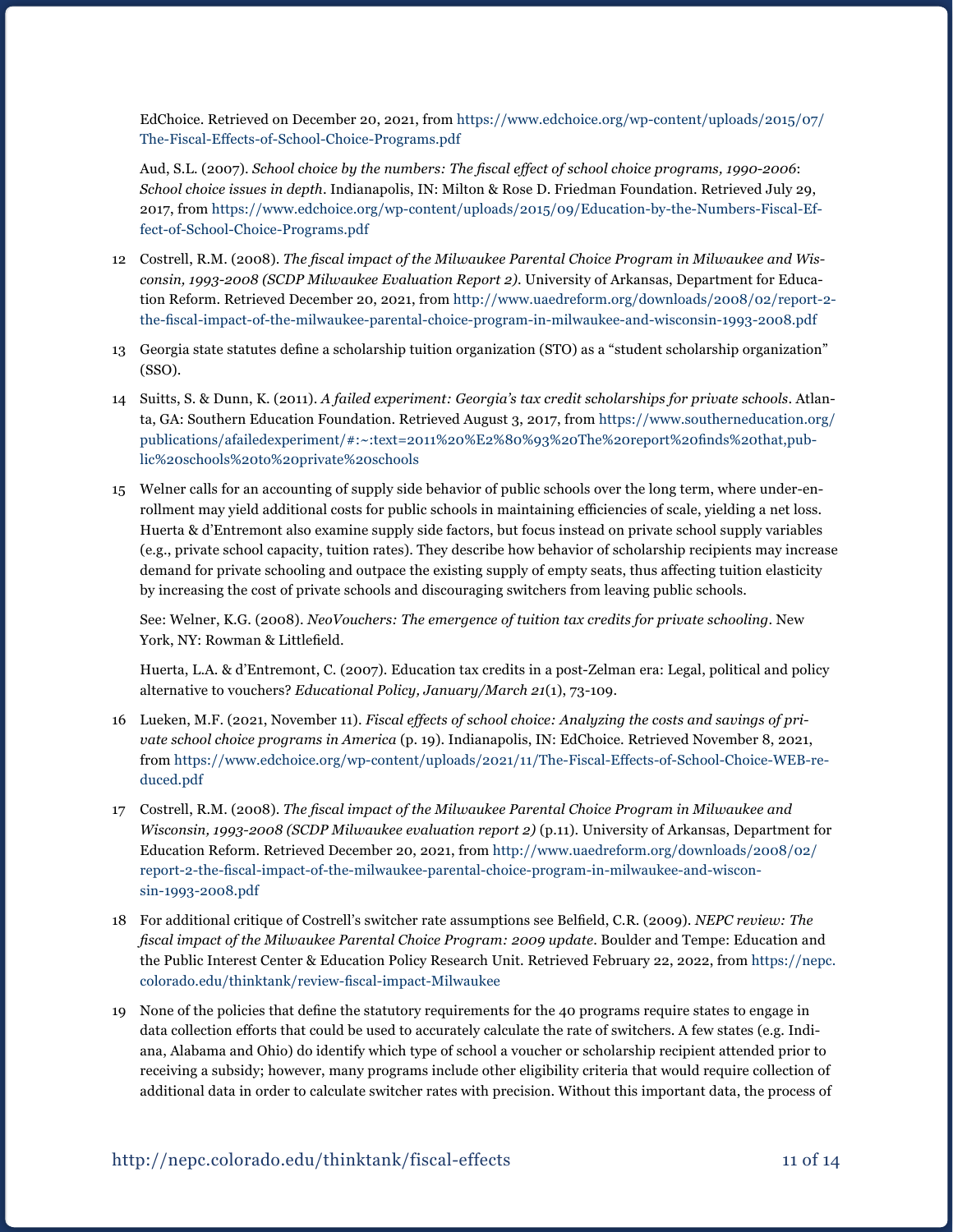calculating switchers is unverifiable and opaque.

- 20 Also, of the 26 tax credit scholarships programs operating in 2021, 11 of the 26 programs list prior public school attendance as one of several that can be met, and only one requires it unconditionally. And finally, of the six education savings accounts operating in 2021, three of the six programs list prior public school attendance as one of several that can be met, and none require it unconditionally. EdChoice (n.d.). *Fast facts*. Indianapolis, IN: EdChoice. Retrieved Feb 5, 2022, from<https://www.edchoice.org/school-choice/fast-facts/>
- 21 FDOE (2014). *Florida Tax Credit Scholarship Program: June 2014* Quarterly Report.
- 22 This methodology may not account for other factors that may influence private school enrollment growth, or adequately consider the nature of new kindergarten enrollees. See extended discussion in Huerta, L.A. & Koutsavlis, S. (2017). *NEPC review: The tax-credit scholarship audit: Do publicly funded private school choice programs save money?* Boulder, CO: National Education Policy Center.
- 23 Lueken, M.F. (2016). *The tax-credit scholarship audit: Do publicly funded private school choice programs save money?* Indianapolis, IN: EdChoice. Retrieved July 27, 2017, from [http://files.eric.ed.gov/fulltext/](http://files.eric.ed.gov/fulltext/ED570441.pdf) [ED570441.pdf](http://files.eric.ed.gov/fulltext/ED570441.pdf)
- 24 Lueken, M.F. (2021, November 11). *Fiscal effects of school choice: Analyzing the costs and savings of private school choice programs in America*. Indianapolis, IN: Retrieved November 8, 2021, from [https://www.](https://www.edchoice.org/wp-content/uploads/2021/11/The-Fiscal-Effects-of-School-Choice-WEB-reduced.pdf) [edchoice.org/wp-content/uploads/2021/11/The-Fiscal-Effects-of-School-Choice-WEB-reduced.pdf](https://www.edchoice.org/wp-content/uploads/2021/11/The-Fiscal-Effects-of-School-Choice-WEB-reduced.pdf)
- 25 Costrell, R.M. (2008). *The fiscal impact of the Milwaukee Parental Choice Program in Milwaukee and Wisconsin, 1993-2008 (SCDP Milwaukee Evaluation Report 2)*. University of Arkansas, Department for Education Reform. Retrieved December 20, 2021, from [http://www.uaedreform.org/downloads/2008/02/report-2](http://www.uaedreform.org/downloads/2008/02/report-2-the-fiscal-impact-of-the-milwaukee-parental-choice-program-in-milwaukee-and-wisconsin-1993-2008.pdf) [the-fiscal-impact-of-the-milwaukee-parental-choice-program-in-milwaukee-and-wisconsin-1993-2008.pdf](http://www.uaedreform.org/downloads/2008/02/report-2-the-fiscal-impact-of-the-milwaukee-parental-choice-program-in-milwaukee-and-wisconsin-1993-2008.pdf)
- 26 Lueken, M.F. (2021, November 11). *Fiscal effects of school choice: Analyzing the costs and savings of private school choice programs in America* (p. 41-42). Indianapolis, IN: Retrieved November 8, 2021, from [https://](https://www.edchoice.org/wp-content/uploads/2021/11/The-Fiscal-Effects-of-School-Choice-WEB-reduced.pdf) [www.edchoice.org/wp-content/uploads/2021/11/The-Fiscal-Effects-of-School-Choice-WEB-reduced.pdf](https://www.edchoice.org/wp-content/uploads/2021/11/The-Fiscal-Effects-of-School-Choice-WEB-reduced.pdf)
- 27 The calculation of switcher rates varied widely across the 10 case study programs included in the 2016 report. For the *Arizona Original Individual Income Tax Credit Scholarship Program* a blanket switcher rate estimate of 66.8% was used (for years 1998-2014). When calculating switcher rates in other states, the report relies on annual changes to private school enrollment (drawn from the U.S. Census Bureau data) to calculate the percentage of students switching from public school to private, without accounting for other factors that may influence private school enrollment growth.
- 28 In the 2021 report, significantly different figures were tabulated (compared to the 2016 report) for several key indicators, without a substantive justification for the differences, including: number of participating students; average scholarship amount; average public school variable costs.
- 29 Moreover, the Costrell assumptions were published in 2008, and were even mentioned in the 2018 Leuken report on net fiscal impact of vouchers, yet, the flawed switcher rate assumptions were only brought to bear in this 2021 report.
- 30 Spalding, J. (2014, September). *The school voucher audit: Do publicly funded private school choice programs save money?* Indianapolis, IN: EdChoice. Retrieved on December 20, 2021, from [https://www.edchoice.org/](https://www.edchoice.org/wp-content/uploads/2015/07/The-School-Voucher-Audit-Do-Publicly-Funded-Private-School-Choice-Programs-Save-Money.pdf) [wp-content/uploads/2015/07/The-School-Voucher-Audit-Do-Publicly-Funded-Private-School-Choice-Pro](https://www.edchoice.org/wp-content/uploads/2015/07/The-School-Voucher-Audit-Do-Publicly-Funded-Private-School-Choice-Programs-Save-Money.pdf)[grams-Save-Money.pdf](https://www.edchoice.org/wp-content/uploads/2015/07/The-School-Voucher-Audit-Do-Publicly-Funded-Private-School-Choice-Programs-Save-Money.pdf)

The Spalding (2014, September) report draws methodology from previous EdChoice reports, including: Aud, S.L. (2007). *School choice by the numbers: The fiscal effect of school choice programs, 1990-2006*: *School choice issues in depth*. Indianapolis, IN: EdChoice. Retrieved July 29, 2017, from [https://www.edchoice.org/](https://www.edchoice.org/wp-content/uploads/2015/09/Education-by-the-Numbers-Fiscal-Effect-of-School-Choice-Programs.pdf) [wp-content/uploads/2015/09/Education-by-the-Numbers-Fiscal-Effect-of-School-Choice-Programs.pdf](https://www.edchoice.org/wp-content/uploads/2015/09/Education-by-the-Numbers-Fiscal-Effect-of-School-Choice-Programs.pdf)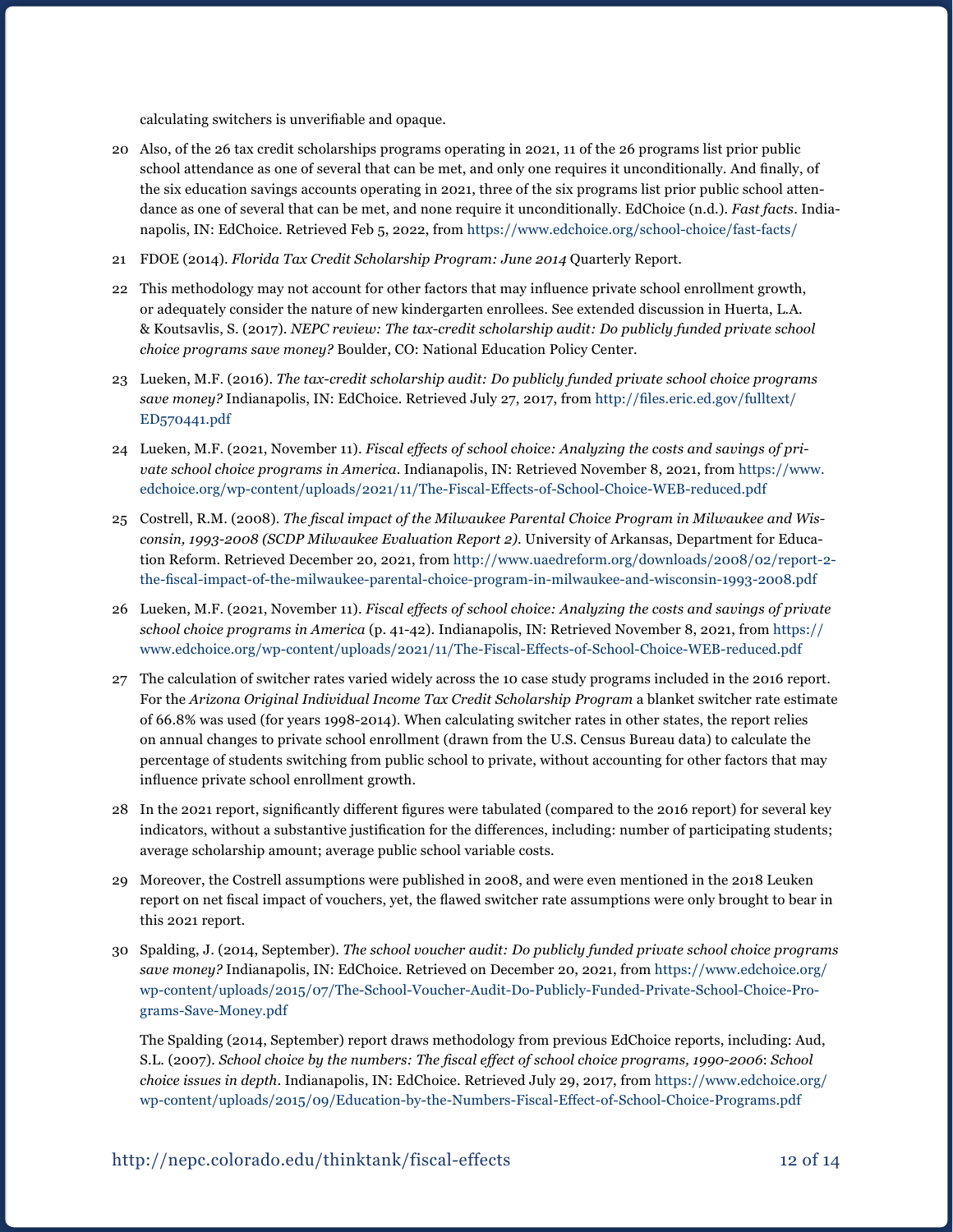31 Previous EdChoice reports posit that 36% of per-pupil expenditures are fixed costs (derived from a United States average expenditure per student of \$12,450 in 2008-09) and the remaining 64% (\$7,967) are variable costs that are sensitive to student enrollment. Thus, when calculating the fiscal impact of school choice programs, if a scholarship or subsidy is less than the variable cost estimate of \$7,967 (as compared to the higher expenditure amount of \$12,450), a cost savings results.

See: Scafidi, B. (2015, September 2). *Will school choice lead to fewer resources for students who remain in public schools?* Indianapolis, IN: EdChoice. Retrieved August 5, 2017, from [https://www.edchoice.org/blog/](https://www.edchoice.org/blog/will-school-choice-lead-to-fewer-resources-for-students-who-remain-in-public-schools/) [will-school-choice-lead-to-fewer-resources-for-students-who-remain-in-public-schools/](https://www.edchoice.org/blog/will-school-choice-lead-to-fewer-resources-for-students-who-remain-in-public-schools/)

Scafidi, B. (2012). *The fiscal effects of school choice programs on public school districts*. Indianapolis, IN: EdChoice. Retrieved on December 20, 2021, from [https://www.edchoice.org/wp-content/uploads/2015/07/](https://www.edchoice.org/wp-content/uploads/2015/07/The-Fiscal-Effects-of-School-Choice-Programs.pdf) [The-Fiscal-Effects-of-School-Choice-Programs.pdf](https://www.edchoice.org/wp-content/uploads/2015/07/The-Fiscal-Effects-of-School-Choice-Programs.pdf)

- 32 For example, both local and federal funds are based on individual or a proportion of per-pupil enrollment. At the local level, when a student leaves a district, his or her local per-pupil funding allocation is redirected to the local tax revenue fund. When accounting for federal programs, not all funding is linked to individual students, and instead is allocated as block grants based on a proportion of students within a district of a specific characteristic (e.g., low SES, special education). A loss of student enrollment will still negatively impact federal funding allocations. Without a proper accounting of which types of students are leaving public schools, and the type of revenues that accompany each child, an accurate estimate of fiscal effect is very difficult to estimate.
- 33 Per the assumptions advanced by Costrell, R.M. (2008). *The fiscal impact of the Milwaukee Parental Choice Program in Milwaukee and Wisconsin, 1993-2008 (SCDP Milwaukee evaluation report 2)*. University of Arkansas, Department for Education Reform. Retrieved December 20, 2021, from [http://www.uaedreform.org/](http://www.uaedreform.org/downloads/2008/02/report-2-the-fiscal-impact-of-the-milwaukee-parental-choice-program-in-milwaukee-and-wisconsin-1993-2008.pdf) [downloads/2008/02/report-2-the-fiscal-impact-of-the-milwaukee-parental-choice-program-in-milwaukee](http://www.uaedreform.org/downloads/2008/02/report-2-the-fiscal-impact-of-the-milwaukee-parental-choice-program-in-milwaukee-and-wisconsin-1993-2008.pdf)[and-wisconsin-1993-2008.pdf](http://www.uaedreform.org/downloads/2008/02/report-2-the-fiscal-impact-of-the-milwaukee-parental-choice-program-in-milwaukee-and-wisconsin-1993-2008.pdf)
- 34 Policymakers must provide the regulatory guidance and funding necessary to collect this much needed data, including full accounting of awards, other revenues, tracking which schools students choose, and determining the attrition rate of choosers. Without a complete accounting of these data, it is impossible to calculate the true fiscal effect. It behooves policymakers to develop statutory language that will allow researchers to develop better and more accurate answers to thorny policy questions.
- 35 Huerta, L.A. & Koutsavlis, S. (2017). *NEPC review: "The tax-credit scholarship audit: Do publicly funded private school choice programs save money?"* Boulder, CO: National Education Policy Center.

Huerta, L.A. & Koutsavlis, S. (2018, November 13). *Voucher report replicates flaws of previous analysis*. Newsletter. Boulder, CO: National Education Policy Center.

36 These elements are discussed in detail in our previous reviews of EdChoice reports on private school choice, as well as other works. See: Huerta, L.A. & Koutsavlis, S. (2020). Tuition tax credits in an evolving school choice arena: Implications for research, policy, and practice. In M. Barends, A. Primus, & M.G. Springer (Eds.) *Handbook of Research on School Choice, 2nd Edition.* Routledge Publisher.

Huerta, L.A. & Koutsavlis, S. (2018, November 13). *Voucher report replicates flaws of previous analysis*. Newsletter. Boulder, CO: National Education Policy Center.

Huerta, L. A. & Koutsavlis, S. (2017). *NEPC review: "The tax-credit scholarship audit: Do publicly funded private school choice programs save money?"* Boulder, CO: National Education Policy Center.

Huerta, L.A. & d'Entremont, C. (2007). Education tax credits in a post-Zelman era: Legal, political and policy alternative to vouchers? *Educational Policy, January/March 21*(1), 73-109.

37 Figlio, D., and Karbownik, K. (2016). *Evaluation of Ohio's EdChoice Scholarship Program: Selection, competition, and performance effects*. Columbus, OH: Thomas B. Fordham Institute.